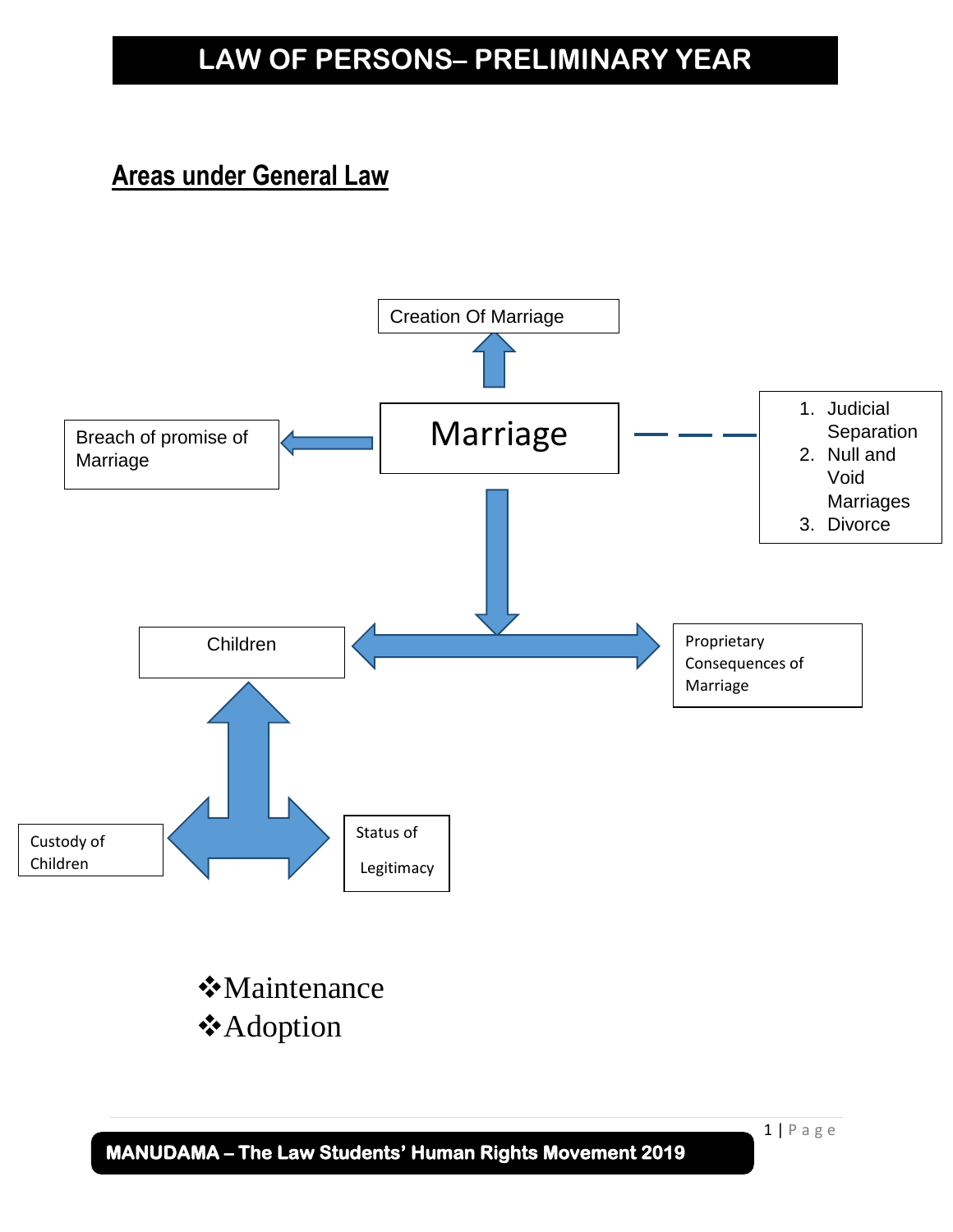# **Creation Of Marriage**

- Formalities
- Registration
- Customary marriages
- Marriage by Cohabitation and Repute

### **Statutes**

- ➢ Marriage Registration Ordinance No 19 of 1907(MRO)
- ➢ Kandyan Marriage and Divorce Act No 44 of 1952(KMDA)
- ➢ Muslim marriage and Divorce act No 13 of 1951 (MMDA)

### **Formalities**

- 1. Minimum Age of Marriage
- 2. Subsisting Prior Marriage
- 3. Prohibiting degrees of Marriage
- 4. Consent

### **Minimum Age of Marriage**

- ➢ Section 15 of the MRO as amended by Act No 18 of 1995
- ➢ Kandyan Law Section 4 and 66 of KMDA was amended by Act No 19 of 1995
- ➢ Muslim Law Islamic law does not recognize a concept of minimum age for marriage. But Section 23 of the MMDA- Marriage of a girl who has not attained the age of twelve not to be registered without Quazi's permission.

Read Section 363(e) of the Penal Code as amended by Act No 22 of 1995.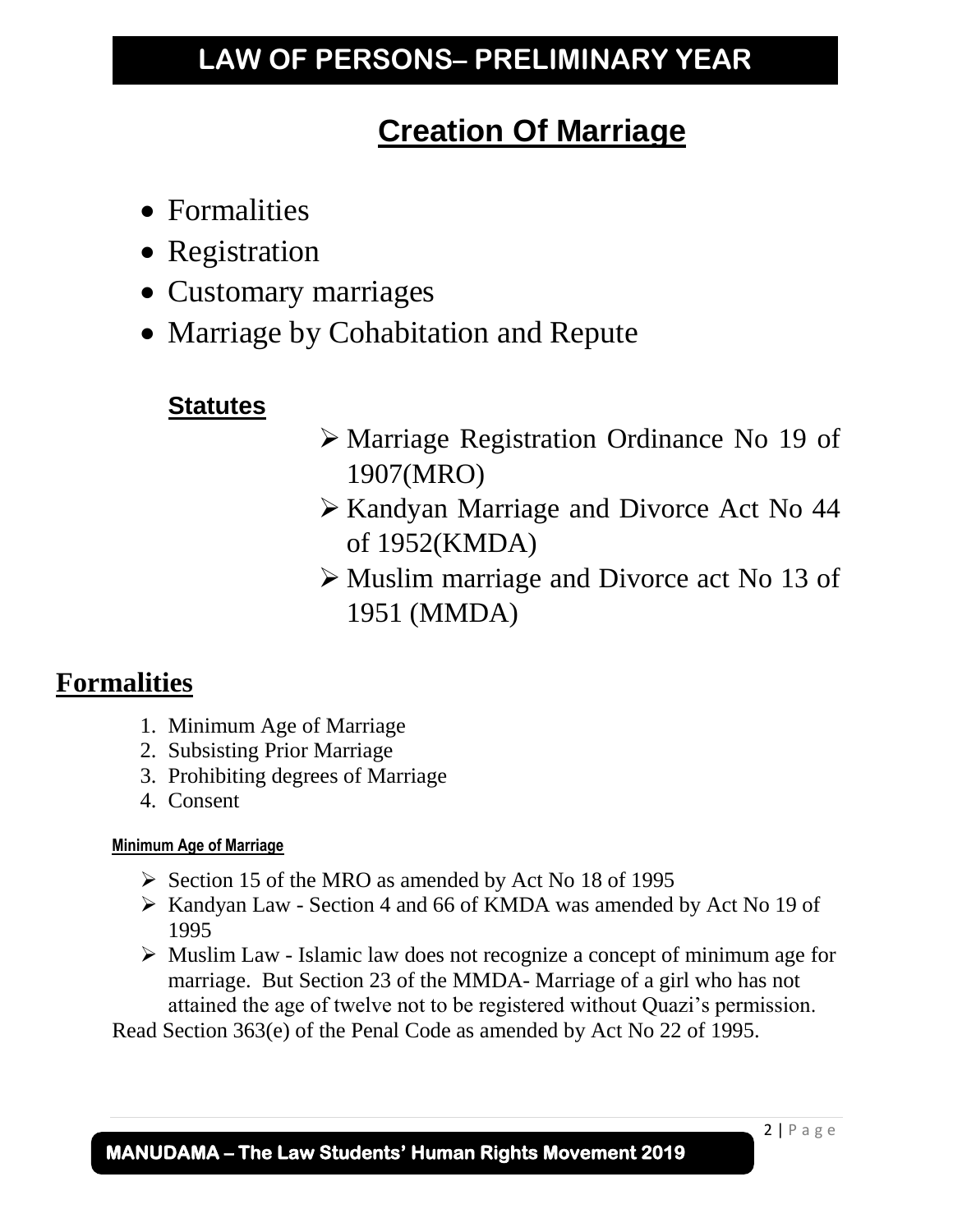#### **Prohibited Degrees of Marriage**

- $\triangleright$  Section 16 of the MRO (a) (b) (c)
- $\triangleright$  Section 17- Marriage of persons within the prohibited degree of relationship an offence.
- ➢ Kandyan Law- Section 5 of the KMDA
- ➢ Muslim Law- Section 80 of the MMDA

These above sections did not prohibit marriages between ADOPTIVE children and Adoptive parents and children who are related to each other through adoption.

However, Section 364A(1)(a) of the Penal Code - Deals with Incest between adoptive relations and adopted child. This section applies to all communities.

#### **Subsisting Prior Marriage**

Married persons cannot contract a second marriage while the first marriage is subsisting.

- ➢ Section 362A of the Penal Code The offence of Bigamy
- $\triangleright$  Section 18 of the MRO No marriage shall be valid where either of the parties thereto shall have contracted a prior marriage which shall not have been legally dissolved or declared void.

 **Kandyan Law -** Section 6 of KMDA

#### **Muslim Law**

It is permitted to contract 4 valid marriages, provided that he has the financial means and capability to fulfill his matrimonial obligations of all 4 wives.

➢ Section 24 MMDA- requires the Quazi to be notified of the second or subsequent marriages

*KatchiMohomed V Benedict 63 NLR 505* 

*Abeysundere V Abeysundere 1998 1 SLR 185*